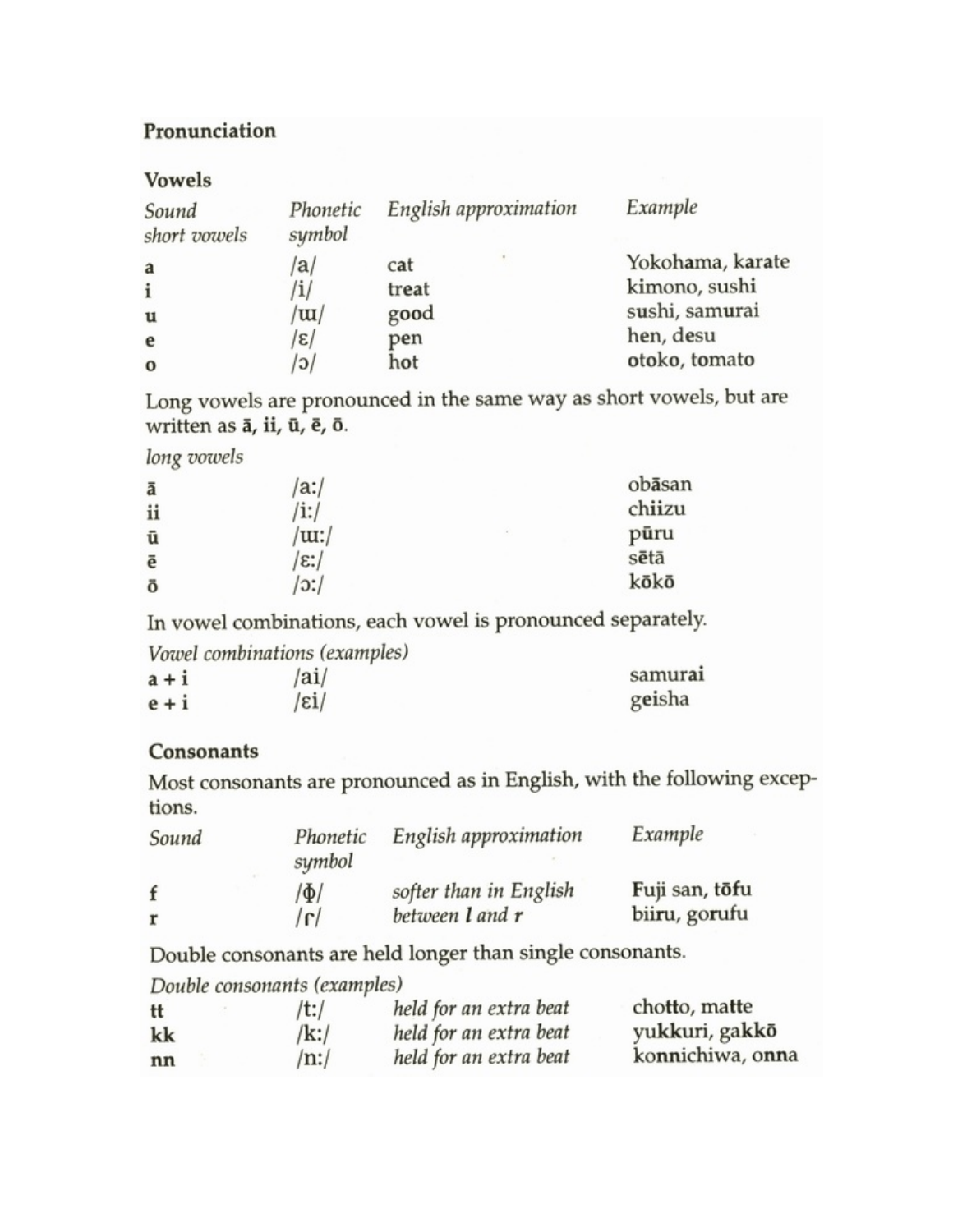# **Bujinkan Ninjutsu Requirements for Promotion (high detail version)**

- *• form*
- *• accuracy/realism*
- *• speed/power*

### **10th Kyu (Mukyu)**

• Appointed

#### **9 th Kyu (Kyukyu)**

Shikin hara mitsu daikomyo – A strong heart  $=$  a strong mind; there is always the possibility of enlightenment in every experience.

- · Onegai shimasu *Please* (have a good training session / train us).
- · Domo arigato gozai masu *Thank you* very much.

#### **Godai (***big 5***)**

- Chi no kata block  $+3$  finger strike
- Sui no kata block  $+$  inside shuto
- Ka no kata block + outside shuto
- Fu no kata block + bushi
- Ku no kata block  $+$  distraction  $+$  kick

 $chi = earth$ ,  $sui = water$ ,  $ka = fire$ ,  $fu = wind$ ,  $ku = void$ 

#### **Kihon Happo (***8 Basics* **/ 8 Directions)**

- · Ura gyaku *inside* wrist *reverse*
- · Omote gyaku *outside* wrist *reverse*
- · Hon gyaku hurts *reverse*
- · Ganseki nage *rock throw*
- Musha dori snake arm
- · Ichimonji no kata *straight line*
- · Jumonji no kata *character 10*
- · Hichio no kata *flying bird*

#### **Kamae No Kata (***Postures***)**

- · Ichimonji no kamae *straight line posture*
- · Jumonji no kamae *character 10 posture*
- · Hichio no kamae *flying bird posture*

#### **Fudo-ken (Strikes)**

- **•** Fudo fist
- Shuto sword hand
- Bushi thumb
- Shaken knuckles
- Shuko claw
- Ippon ken thumb knuckle